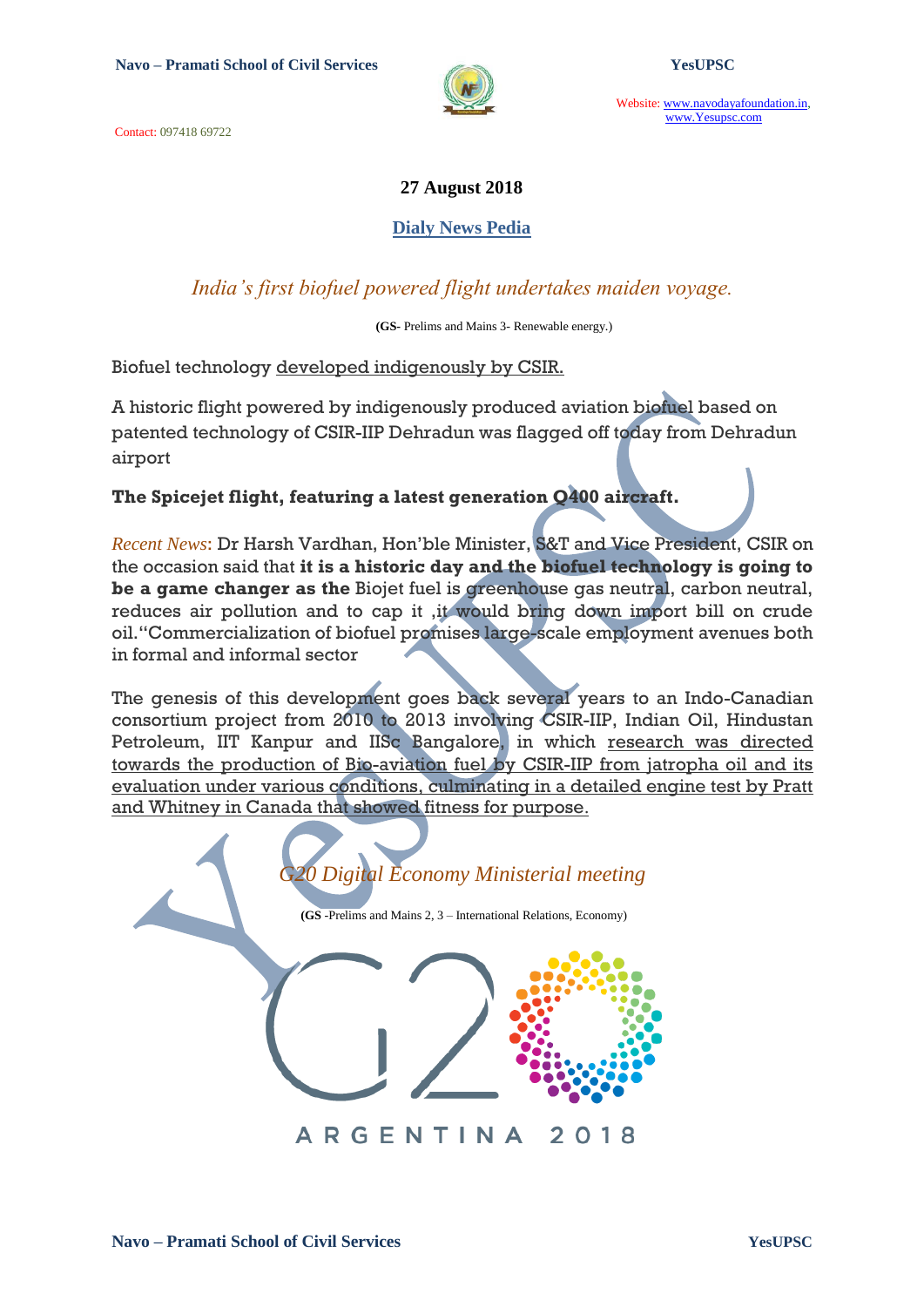**The G20 Digital Economy Ministerial Meeting** was held in Salta, Argentina. It took place as part of **Sherpa Track for 2018 G20 Leaders' Summit,** which is to be hosted by Argentina by end of 2018. The theme of the meeting was '**Building consensus for fair and sustainable development'.**

Its three key issues for the agenda were *future of work, infrastructure for development, and sustainable food future.* It concluded with the adaptation of declaration that reflects G20"s commitment towards promoting policies and actions that catalyse digital transformations.

The meeting was attended by 33 heads of delegation- ministers, senior officials and representatives from invited countries and international organizations like EU, UNCTAD, ITU etc.

*Bombay Natural History Society (BNHS) and avifauna observatory*



The Bombay Natural History Society (BNHS), one of India"s premier avian research institutes, **will start operating its regional center on the campus of Wetland Research and Training Centre near Chilika Lake.**

Chilika Lake, **which hosts nearly one million birds with 97 species being intercontinental migratory in nature during the winter season.** The avifauna observatory will be inaugurated by BNHS director Deepak Apte.

The centre will carry out research on avian disease by collecting samples and monitor the **Nalabana Bird Sanctuary,**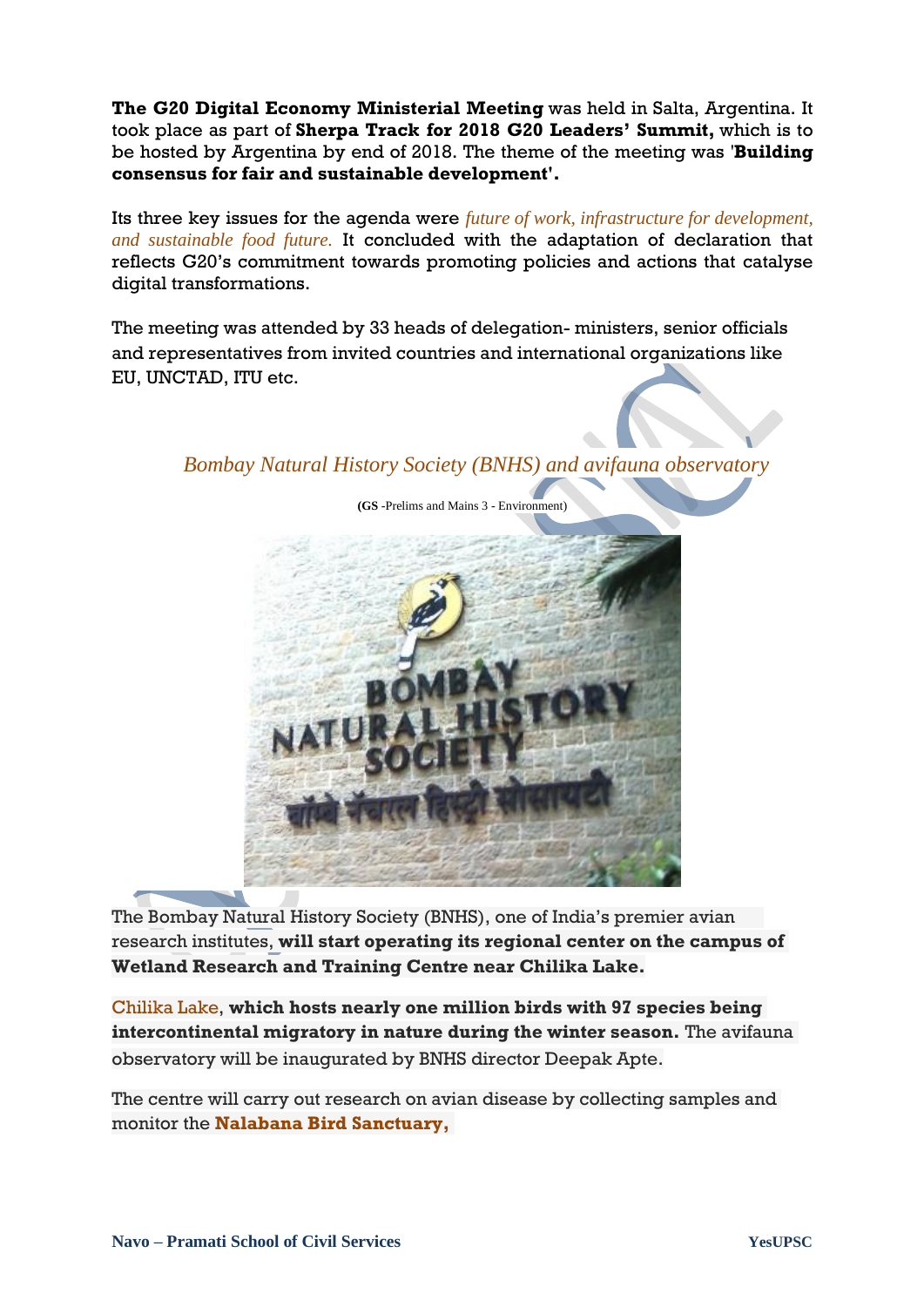## *Nauradehi sanctuary*

**(GS** -Prelims and Mains 3 - Environment)

The [Madhya Pradesh](https://www.thehindu.com/tag/161-81/madhya-pradesh/?utm=bodytag) forest department has written to **the National Tiger Conservation Authority to revive the plan to reintroduce cheetahs in the State's Nauradehi sanctuary.**

The country"s last spotted feline died in Chhattisgarh in 1947*. Later, the cheetah which is the fastest land animal — was declared extinct in India in 1952.*

**IUCN status** – In the 2015 update of the IUCN Red List, the Asiatic cheetah is considered **regionally extinct** in Iraq, Central Asia, Afghanistan, Pakistan and India.

The Asiatic cheetah has been listed as **Critically Endangered** on the IUCN Red List since 1996.

*Indian Ocean Conference*.

**(GS** -Prelims and Mains 2, 3 – International Relations, Economy, Environment)

**Indian Ocean Conference 2017 (IOC 2017),** being organized by India Foundation with its partners in Colombo on  $31^{\text{st}}$  August –  $2^{\text{nd}}$  September 2017.theme of the conference is peace, progress and prosperity, about IOC

The Indian Ocean is the world"s third largest body of water, covering about one fifth of the world's total ocean area. The Indian Ocean Region (IOR) cuts across a vast span of territory that directly affects both the global economy and some 32 nations in the region. The countries in the IOR are for the most part developing and middle income countries, with varying levels of development, stability and security.

Countries in the IOR to eradicate poverty. **Peace** remains a vital condition for **Progress** and **Economic Development,** which in turn can lead to **Prosperity** for all in the region. It will see participation from around 35 countries and have speakers from 25 countries. The conference will be held in Temple Trees, the official residence of the Lankan prime minister.

This will be second IOC conference. **The first was held in Singapore last year in partnership with think tanks from Singapore, Sri Lanka and Bangladesh,** Indian Ocean Conference to be held from August 31 in which Sri Lankan prime minister and president are among key speakers. *Foundation, a Delhi-based think tank, will host the IOC 2017 in collaboration with RSIS, Singapore, and NIFS, Colombo–both research and study centers.*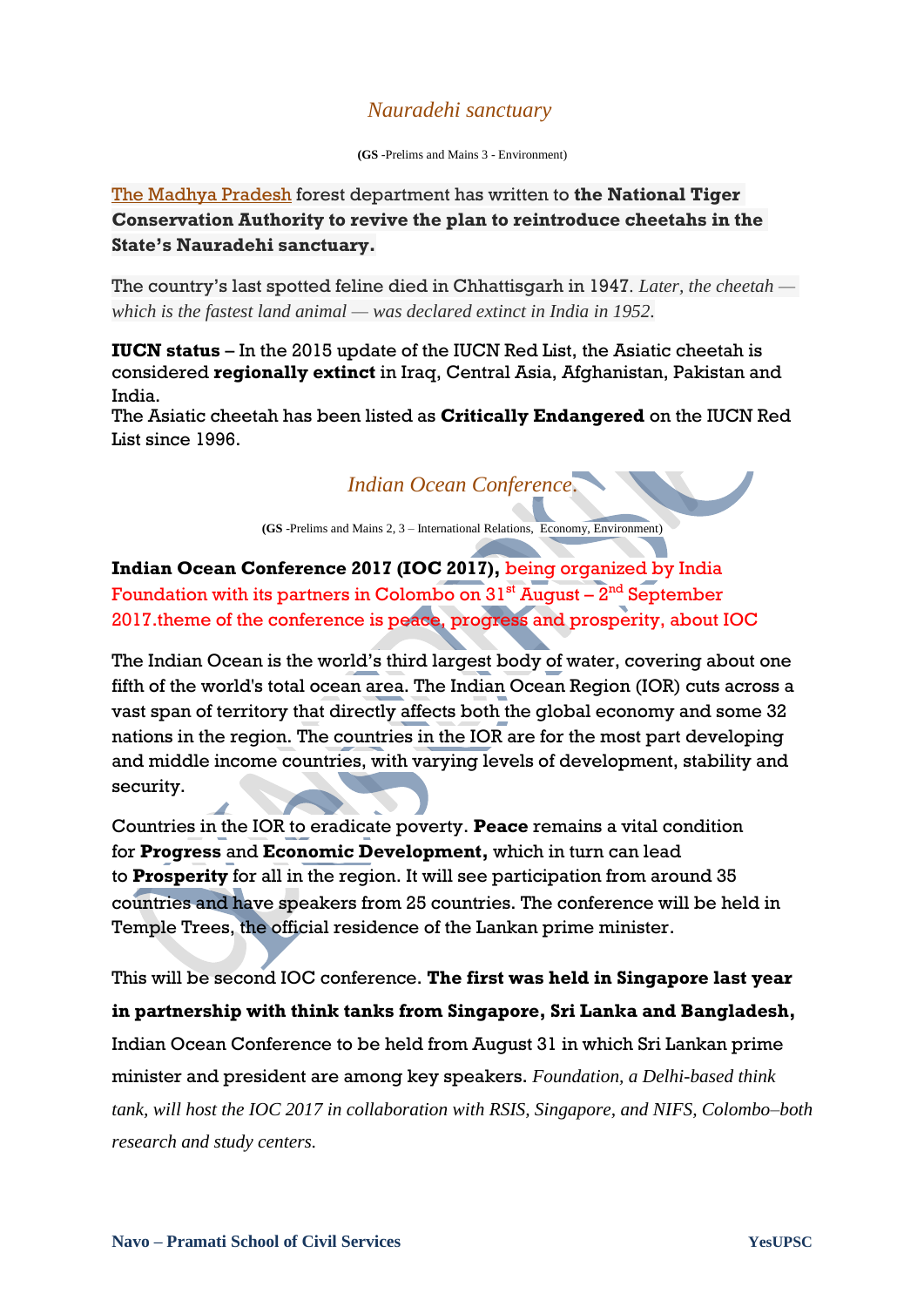## EDITORIAL

## To Read

*India bans 18 pesticides, has many more to go….*



Around three years after the **Anupam Verma Committee** submitted its recommendations, the Ministry of Agriculture and Farmers" Welfare has finally issued the Pesticides (Prohibition) Order, 2018, banning 18 pesticides. Of these 18, 12 pesticides have been banned from immediate effect (from August 9, 2018) and ban on another six will be implemented from December 31, 2020. The ban applies to registration, import, manufacture, formulation, transport, sale and use of all these pesticides.

The use of toxic pesticides in India has lately been in news in connection with death of farmers and agriculture workers Yavatmal region of Maharashtra. The Centre for Science and Environment (CSE), a non-profit based in New Delhi, has been campaigning for stricter regulation of pesticides and ban on the most toxic [pesticides](https://www.downtoearth.org.in/news/vidarbha-s-toxic-trail-59173) classified as "Class I" (based on acute toxicity of the active ingredient) by the World Health Organisation. This order bans seven of the 18 Class I pesticides allowed in India, many of which are heavily used. However, there is scope for improvement, the list leaves out two heavily used Class I pesticides: Monocrotophos and Carbofuran.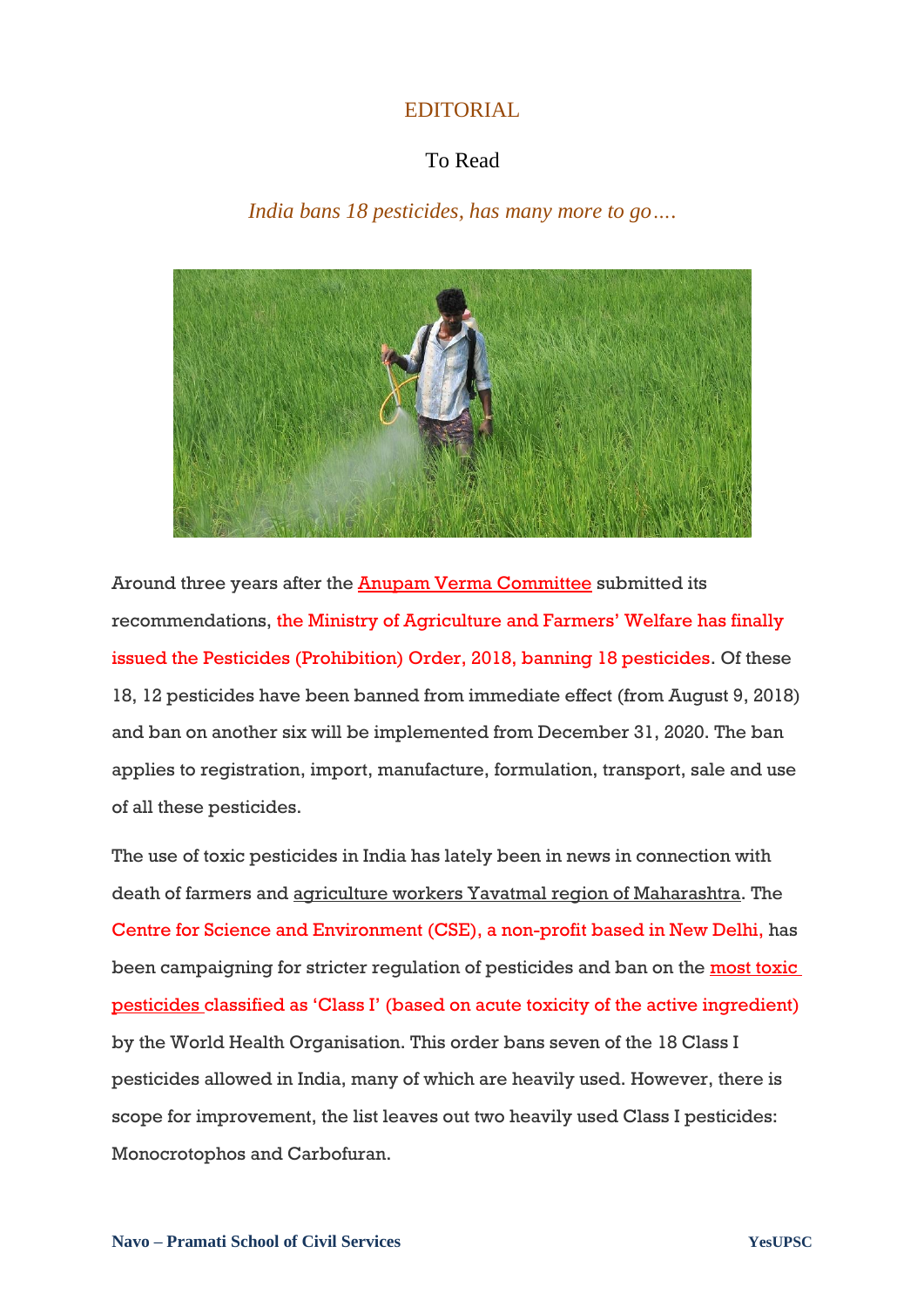"Though delayed, this move by the government will address part of the problem. At least some of the heavily used class 1 pesticides would not be allowed after the next couple of years. The government should also consider similar action on other class 1 pesticides, some of which are heavily used," says Amit Khurana, programme director, food safety and toxins, CSE.

Monocrotophos is one of the pesticides connected with the death of farmers in Maharashtra in 2017. The situation is grave since 5,000-7,000 people die every year of poisoning due to accidental intake of pesticides in India and Class I pesticides form about one-third of the pesticides consumed in India. As per the International Code of Conduct on Pesticide Management, jointly released by FAO and WHO, "pesticides whose handling and application require the use of personal protective equipment that is uncomfortable, expensive or not readily available should be avoided, especially in the case of small-scale users and farm workers in hot climates". It is impossible to ensure use of personal protective equipment by small-scale farmers and farm workers in India. On this basis itself, Class I pesticides should have been banned in India long ago.

#### A public interest litigation has been filed in the Supreme Court by Kavitha

Kuruganti, national convenor, Alliance for Sustainable and Holistic Agriculture, seeking review of 104 pesticides permitted in India but banned or severely restricted in other countries. "The Anupam Verma Committee reviewed 66 pesticides and recommended ban of 18 of them and its successive committee headed by Dr JS Sandhu had the task to review a ban on these 18. Our case pertains to 104 toxic pesticides allowed in India but banned or restricted elsewhere in the world, however, in March 2018, the court ordered us to make our representation to the Sandhu committee which had to be limited to these 18 pesticides only. This ban falls very short of our prayer in the Supreme Court and we hope that the SC looks into the larger matter of 86 more pesticides, serious regulatory lacunae that exist in India and the need to promote non chemical farming," says Kuruganti.